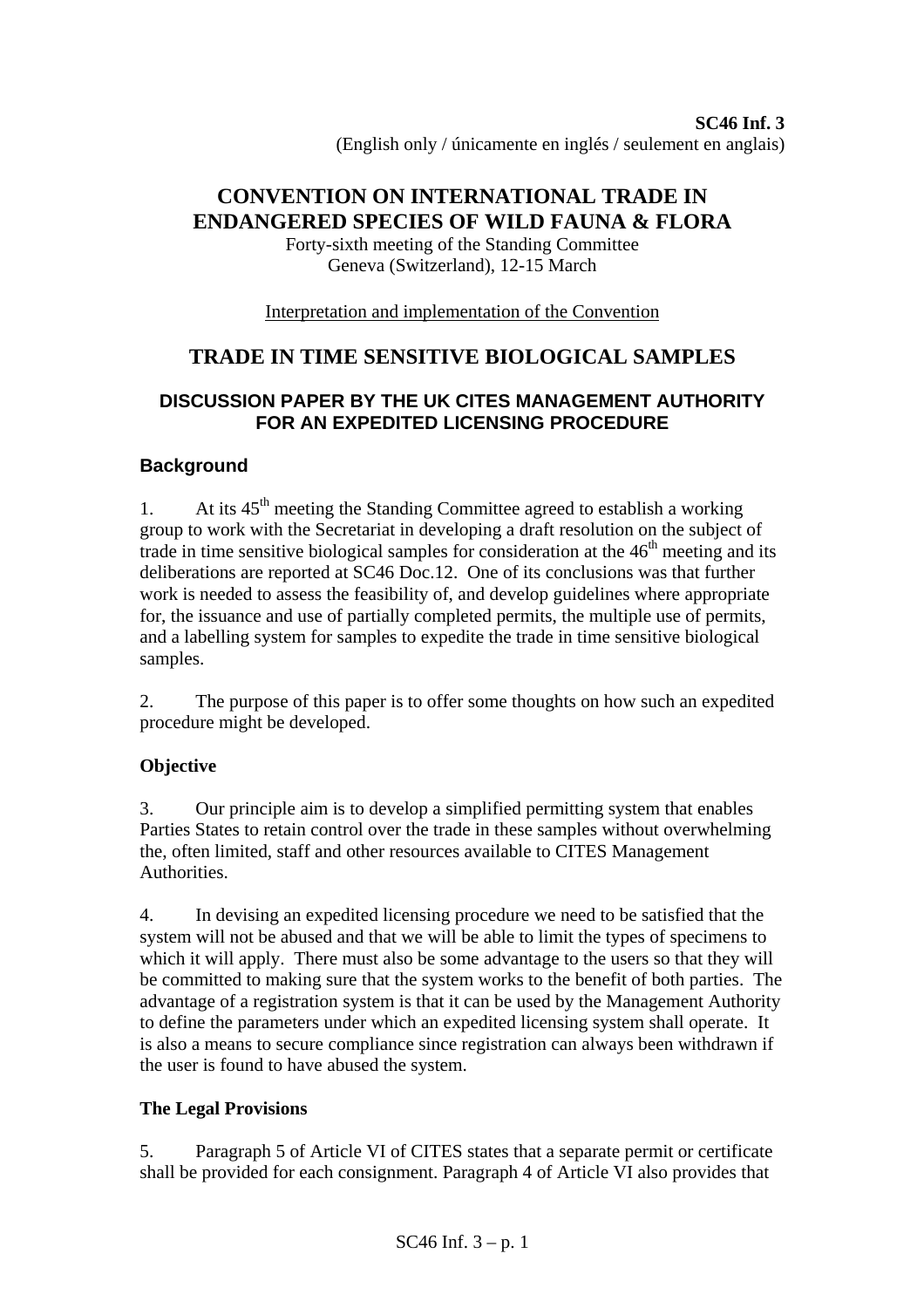photocopies of a permit can be accepted in certain limited circumstances. There is no power to issue general licences under CITES, although certain exemptions are possible under Article VII. Paragraphs 2, 4 and 5 in particular provide that certificates may be issued in lieu of a permit for specimens that were captive bred or acquired before the CITES provisions came into force.

6. The Convention is silent on the question of registration but Conference Resolution 8.15 provides that operations breeding Appendix I species for commercial purposes must be registered with the CITES Secretariat. Resolution 9.19 also provides for the registration of nurseries that export artificially propagated specimens of Appendix I plant species and provides for the prior issue of certificates. In addition Conference Resolution 11.15 provides for the registration of scientific institutions. These Resolutions therefore provide a model that might usefully be applied to institutions trading in time sensitive biological samples.

7. The standard recommended format for permits and certificates is set out at Conference Resolution 10.2(Rev). Any certificates issued under an agreed registration procedure will need to conform to the recommended format

### **Proposed Registration Scheme**

8. To facilitate the development of a secure fast track licensing system it is proposed that the users of such a system should be registered with the Management Authority of the exporting country. Organisations or individuals seeking to be included on such a register will be expected to supply the Management Authority with the following information:

- name and address of the owner, manager or technical director of the organisation or individual seeking to be registered;
- description of the type of specimens traded;
- description of the historical background of the organisation, its aims and objectives and the use made of the samples traded;
- details of the origins of the specimens traded and evidence of legal acquisition; and
- keep records of the number, type and species of specimens traded under the fast track licensing system and make these available to the Management Authority on request.
- 9. The Management Authority will be responsible for:
- reviewing and renewing each registration every 3 years;
- designing a simple procedure for issuing export certificates to each registered organisation in accordance with Article VII, paragraphs 2, 4 & 5 of the Convention and with Conference Resolution 10.2 (Rev);
- providing the CITES Secretariat with an up to date list of registered organisations
- defining the terms and conditions of registration and checking that these continue to be met; and
- deleting from the register those that no longer satisfy the relevant registration requirements.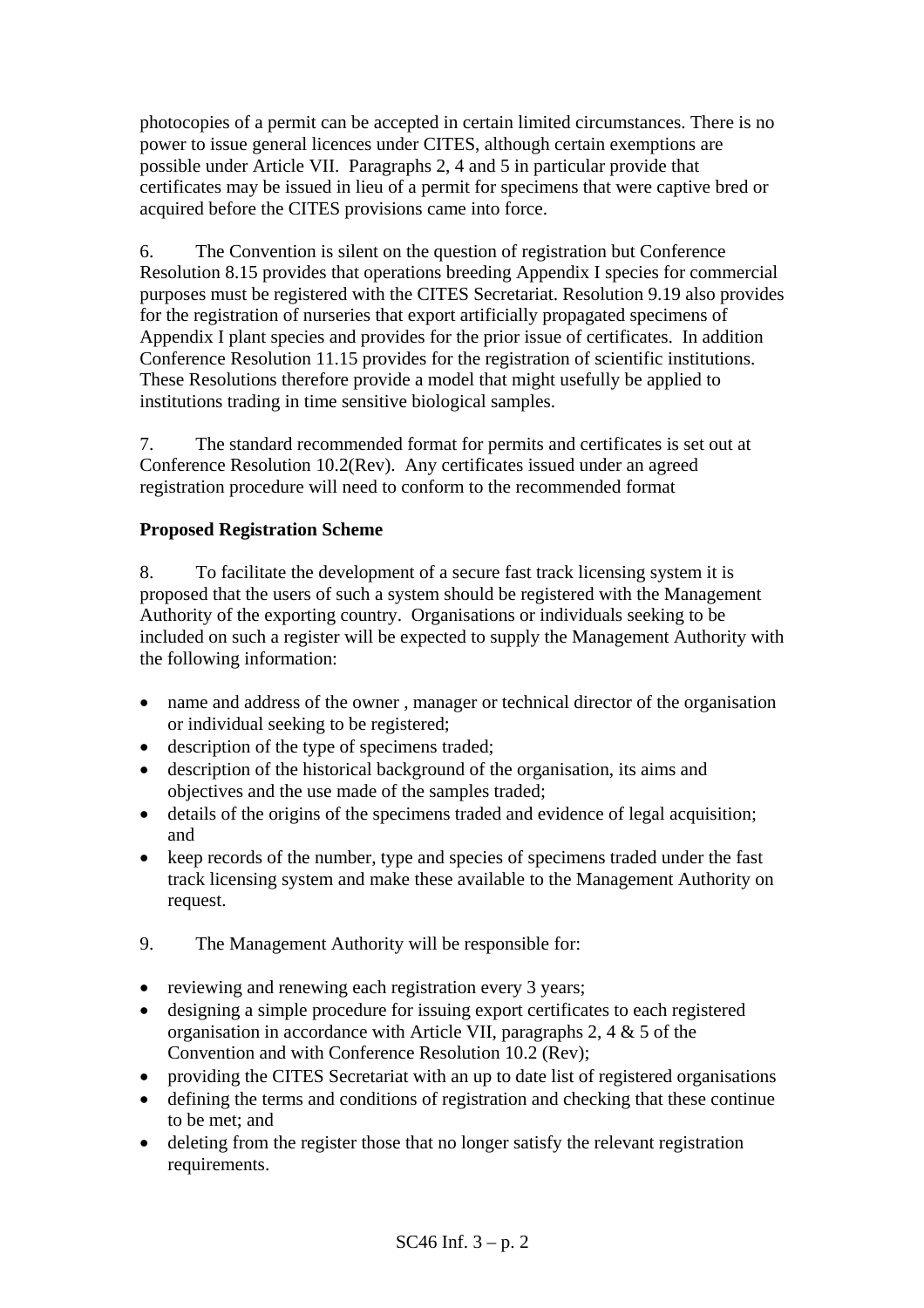The registration document will specify the terms and conditions on which the registration will apply and these will be reflected in any certificates issued the fast track licensing system described at paragraph 10 below.

10. I should be noted that this proposed registration system is intended as a mechanism to enable the Management Authority to control the activities of the exporter. It should not be confused with the system of exchange between scientific institutions permitted under Article VII.6 of CITES, nor with the registration of commercial breeders/nurseries under Conference Resolutions 8.15 and 11.14.

### **Proposed Fast Track Licensing System**

11. In return for registering with the Management Authority, it is proposed that the organisation should be provided with a supply of uniquely numbered pre-validated permits in which:

- the registration number of the holder is included at box 12b of the model certificate - see Annex 2 of Conference Resolution 10.2(Rev);
- the statement "permit valid only for time sensitive biological samples as defined by CITES Resolution 12.XX" is inserted in box 5; and
- any special conditions relating to the type and species that may be exported under the terms of the registration document.

These permits will contain a list of approved species and the permittee would be required to attach a list of the type and species of the specimens being shipped. These would be valid for a period of up to 6 months but details of the quantity; Appendix, destination; purpose and origin would be left blank to be completed by the holder when the goods are shipped.

12. The registered organisations will be expected to maintain a record of the permits used and this should be inspected from time to time by the Management authority as part of the registration review process. If necessary they could also be required to prepare an annual of the specimens traded which could be forwarded to the CITES Secretariat.

### **Proposed Labelling Scheme**

13. To assist Customs and inspection officials in identifying such specimens in trade, it is also proposed that traders will be required to attach a Customs label to the package in which the samples are shipped. This should bear the CITES acronym and the inscription "biological samples". The Customs officials will then be able to check that the relevant CITES certificates are enclosed with the specimens.

#### **Application**

14. Since the majority of these specimens derived from captive bred or pre CITES sources, and are used commercially for a wide range of diagnostic and biomedical purposes, it is proposed that this fast track licensing system be made available for use